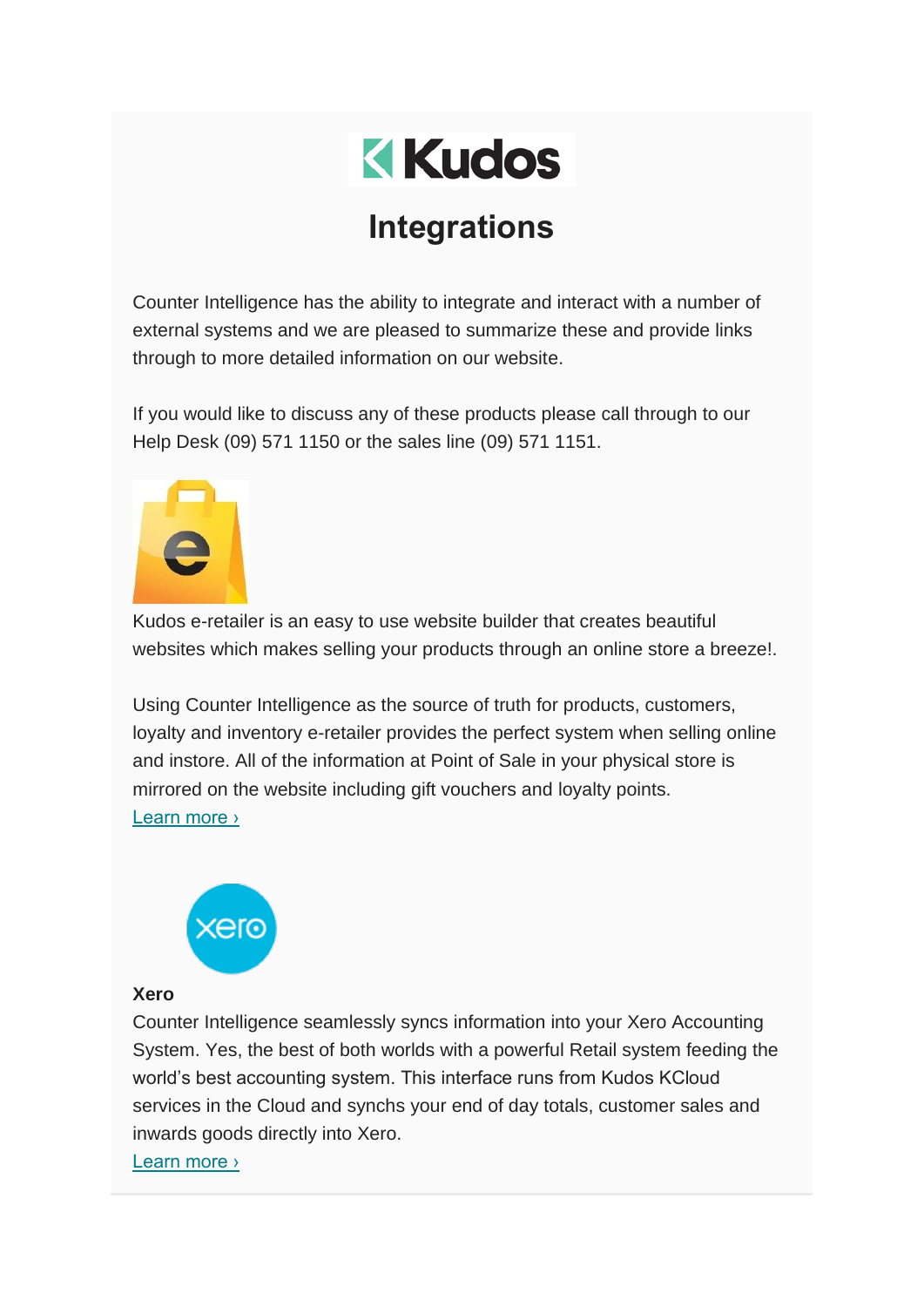

## **Shopify**

A very full integration between Counter Intelligence and Shopify sees products, pricing, internet specific fields and inventory move to Shopify. Once an order is fulfilled in Shopify the customer details and invoice detail posts directly into Counter Intelligence.

[Learn more ›](https://www.kudos.co.nz/page/shopify)



## **Magento 2**

Easy integration with your Magento2 through KCloud moves product, pricing, categories, inventory, customers and invoices between the systems. [Learn more ›](https://www.kudos.co.nz/page/magento-2)



## **Mailchimp**

Interactions allow regular updating of information outward from Counter Intelligence into Mailchimp. New customer join ups, loyalty points etc can act as triggers for outward communication to your customers.

[Learn more ›](https://www.kudos.co.nz/page/mailchimp)

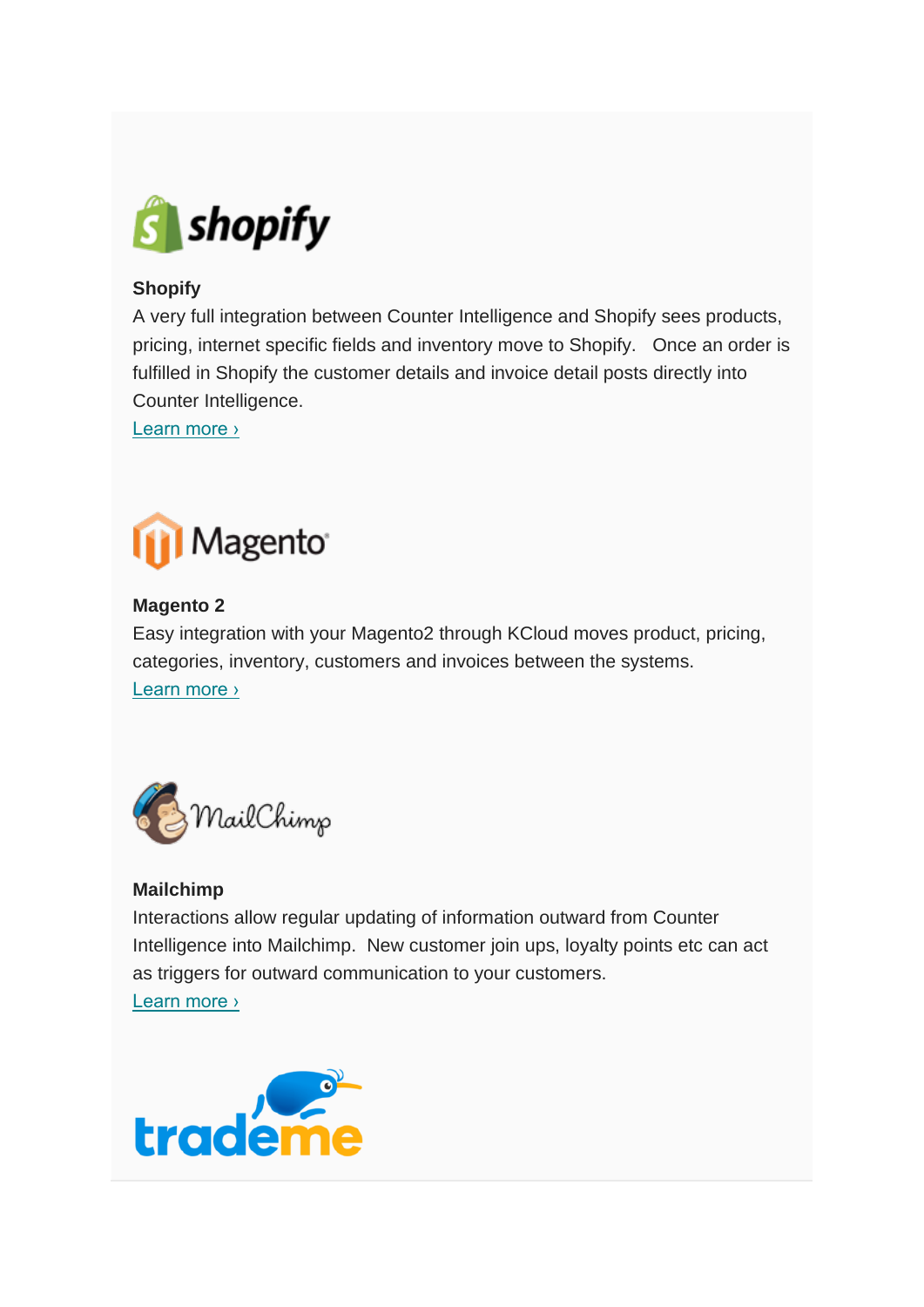#### **Trademe**

This interaction runs through KCloud services and will push products from your Counter Intelligence database to a destination Trademe FTP site where it will then be published on Trademe. Quite simply add the word "Trademe" to one of your User Defined Fields (UDF) and this is a signal that it is to be active on Trademe.



#### **Google Shopping**

Google Shopping is a Google service that allows consumers to search for, compare, and shop for physical products across different retailers who have paid to advertise their products. This interaction through our Kudos Web Interface module will send out those products that are marked as internet active in e-retailer and will use a defined Google category. Please contact our Support Desk for more information.



### **Facebook Shops**

Facebook Shops is a mobile-first shopping experience where businesses can easily create an online store on Facebook and Instagram for free. Shops let you choose which of your items you want to feature, merchandise with product collections and tell your brand story with customisable fonts and colours. This uses the same data format used in Google Shopping above. Please contact our Support Desk for more information.

**The Kudos Team support@kudos.co.nz**